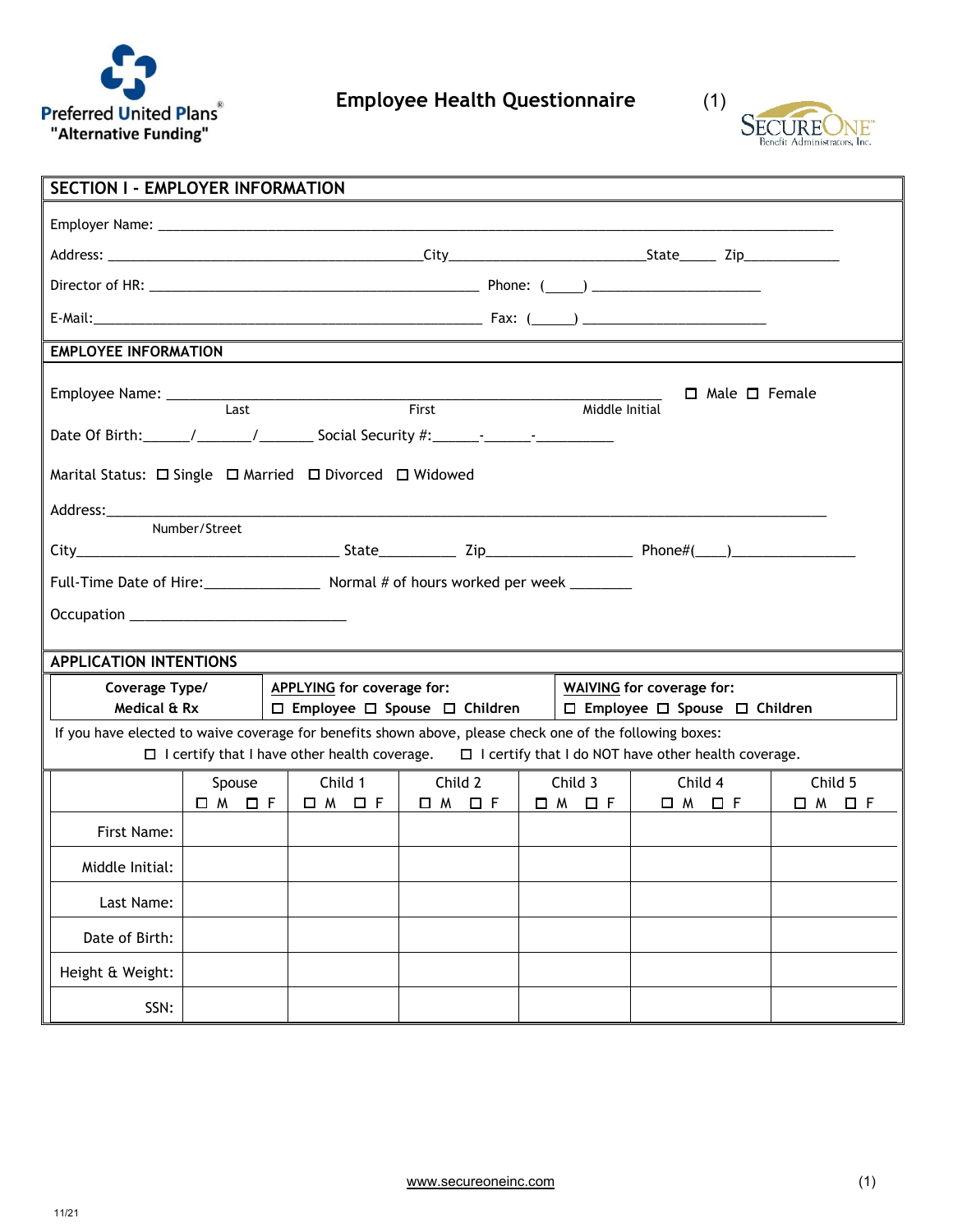



| SECTION II - OTHER INSURANCE INFORMATION - Do any of your above dependent(s) have other insurance? $\square$ Yes<br>⊟ No |                               |                                              |                                               |                                                                            |  |  |  |
|--------------------------------------------------------------------------------------------------------------------------|-------------------------------|----------------------------------------------|-----------------------------------------------|----------------------------------------------------------------------------|--|--|--|
| First & Last Name                                                                                                        | Type(s) of other<br>insurance | Current Insurance<br>Carrier/Address/Phones# | Policyholder's Name/Date<br>of Birth/Employer | Will the coverage<br>you are applying<br>for now be<br>primary? Yes or No* |  |  |  |
|                                                                                                                          | Medical/Rx<br>п               |                                              |                                               |                                                                            |  |  |  |
|                                                                                                                          | Medical/Rx<br>□               |                                              |                                               |                                                                            |  |  |  |
|                                                                                                                          | Medical/Rx<br>n.              |                                              |                                               |                                                                            |  |  |  |
|                                                                                                                          | Medical/Rx<br>П.              |                                              |                                               |                                                                            |  |  |  |
|                                                                                                                          | Medical/Rx<br>$\Box$          |                                              |                                               |                                                                            |  |  |  |
| *If dependents are covered under a policy by ex-spouse, please submit the full, final signed copy of the divorce decree. |                               |                                              |                                               |                                                                            |  |  |  |

| SECTION III - LIFE BENEFICIARY INFORMATION                                                                                                                                                                                     |                                                                            |  |  |  |  |
|--------------------------------------------------------------------------------------------------------------------------------------------------------------------------------------------------------------------------------|----------------------------------------------------------------------------|--|--|--|--|
|                                                                                                                                                                                                                                | MUST BE COMPLETED ON EVERY APPLICATION EVEN IF WAIVING MEDICAL/RX COVERAGE |  |  |  |  |
| <b>Primary Beneficiary:</b>                                                                                                                                                                                                    |                                                                            |  |  |  |  |
|                                                                                                                                                                                                                                |                                                                            |  |  |  |  |
| <b>Contingent Beneficiary:</b>                                                                                                                                                                                                 |                                                                            |  |  |  |  |
| Name: when the contract of the contract of the contract of the contract of the contract of the contract of the contract of the contract of the contract of the contract of the contract of the contract of the contract of the |                                                                            |  |  |  |  |
|                                                                                                                                                                                                                                |                                                                            |  |  |  |  |

## **LIFE INSURANCE IS MANDATORY UNDER THE PREFERRED UNTIED PLANS® "ALTERNATIVE FUNDING". ALL FULL TIME EMPLOYEES WAIVING MEDICAL AND PRESCRIPTION DRUG COVERAGE MUST TAKE THE MINIMUM LIFE INSURANCE VOLUME OF \$15,000**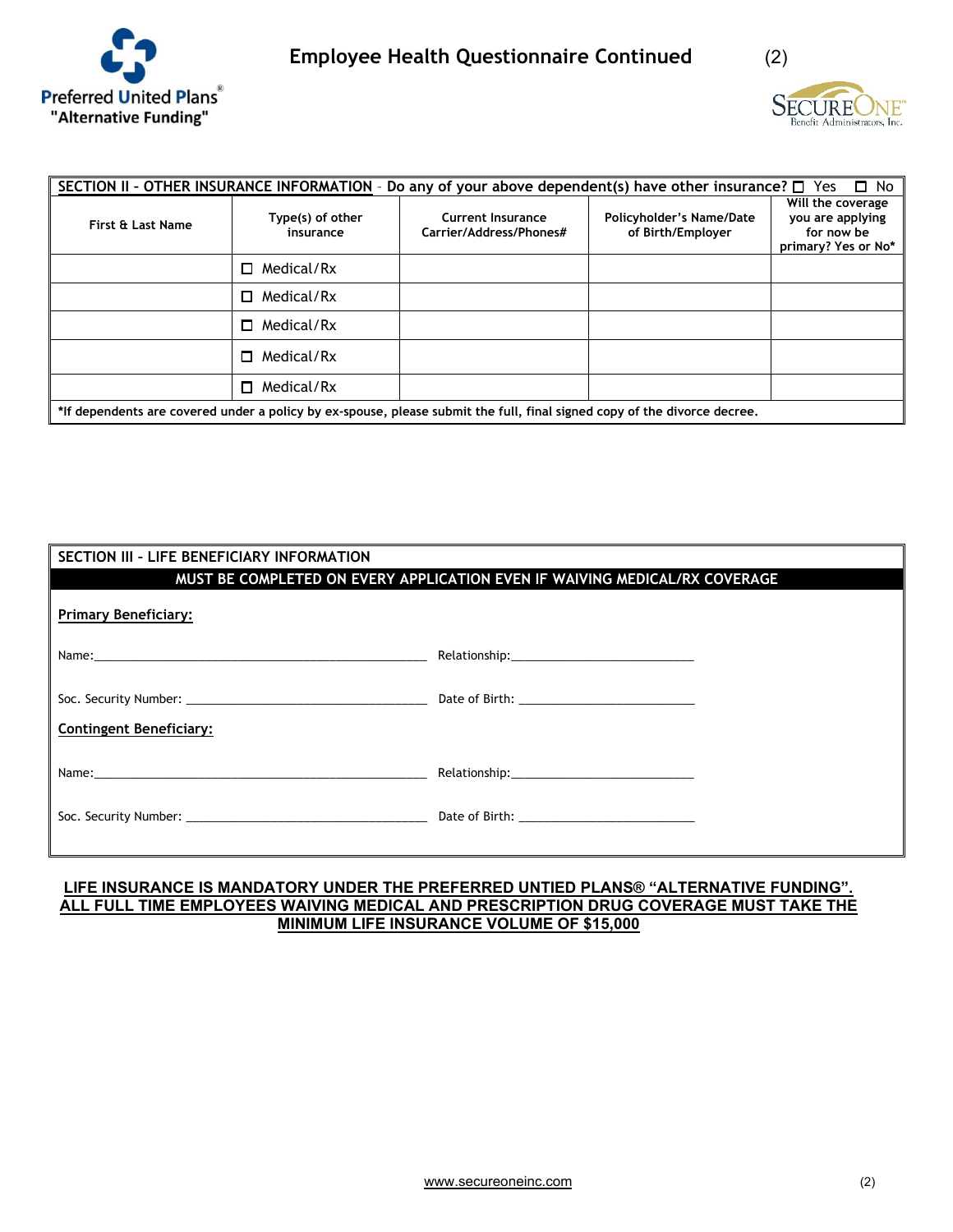

## **Employee Health Questionnaire Continued** (3)

**SECURE** VE' Benefit Administrators, Inc.

| SECTION IV - HEALTH QUESTIONS - ALL QUESTIONS MUST BE ANSWERED                                                                                                                                                                                                                                                                                                                                                                           |                                                                                                                                                                                                                                                                                                                                                                                                                                                                                                                  |           |           |                          |                     |            |                                |                           |           |
|------------------------------------------------------------------------------------------------------------------------------------------------------------------------------------------------------------------------------------------------------------------------------------------------------------------------------------------------------------------------------------------------------------------------------------------|------------------------------------------------------------------------------------------------------------------------------------------------------------------------------------------------------------------------------------------------------------------------------------------------------------------------------------------------------------------------------------------------------------------------------------------------------------------------------------------------------------------|-----------|-----------|--------------------------|---------------------|------------|--------------------------------|---------------------------|-----------|
| Information collected on this form is being used by Preferred United Plans® "Alternative Funding"/SecureOne Benefit Administrators self-funded<br>program to evaluate the underwritten cost to the plan your employer has selected as possible health care coverage. The information being<br>provided will be retained only by the entities officially assigned with Preferred United Plans® "Alternative Funding" self-funded program. |                                                                                                                                                                                                                                                                                                                                                                                                                                                                                                                  |           |           |                          |                     |            |                                |                           |           |
|                                                                                                                                                                                                                                                                                                                                                                                                                                          | Employee Weight: ________<br>Employee Height:                                                                                                                                                                                                                                                                                                                                                                                                                                                                    |           |           | Spouse Height: _________ | Spouse Weight:      |            |                                |                           |           |
|                                                                                                                                                                                                                                                                                                                                                                                                                                          | In the past 5 years have you or any person applying for coverage been diagnosed with, advised of, had or been in need or treatment<br>or surgery for any conditions related to the following questions below. (if a "yes" answer is given, please circle conditions(s)):                                                                                                                                                                                                                                         |           |           |                          |                     |            |                                |                           |           |
|                                                                                                                                                                                                                                                                                                                                                                                                                                          | 1. Are you or any immediate family member pregnant or an expectant parent or in the process of adoption, whether<br>or not that person is listed on this application? If yes, what is the expected due date?                                                                                                                                                                                                                                                                                                     |           |           |                          |                     |            | $\square$ Yes                  | $\square$ No              |           |
|                                                                                                                                                                                                                                                                                                                                                                                                                                          | If pregnant, any complications with past pregnancies?<br>Is this a multiple pregnancy (twins, etc.)?                                                                                                                                                                                                                                                                                                                                                                                                             |           |           |                          |                     |            | $\square$ Yes<br>$\square$ Yes | $\Box$ No<br>$\square$ No |           |
| 2.                                                                                                                                                                                                                                                                                                                                                                                                                                       | Any heart or circulatory system disorders including high blood pressure, high cholesterol, anemia, clogged arteries,<br>atherosclerosis, heart attack, chest pain, stroke, TIA, heart valve disorder, irregular heartbeat, pacemaker, heart murmur,<br>atrial fibrillation, angioplasty, heart bypass surgery, atrial septal defect, aortic insufficiency, congestive heart failure,<br>cardiomegaly, cardiomyopathy, aneurysm, bleeding, or clotting disorder, hemophilia, varicose veins, or heart transplant? |           |           |                          |                     |            | $\Box$ Yes                     | $\Box$ No                 |           |
| 3.                                                                                                                                                                                                                                                                                                                                                                                                                                       | Any respiratory system disorders including lung disease, emphysema, asthma, chronic cough, tuberculosis, cystic<br>fibrosis, chronic obstructive pulmonary disease (COPD), bronchitis, pneumonia, or lung transplant?                                                                                                                                                                                                                                                                                            |           |           |                          |                     |            | □ Yes □ No                     |                           |           |
| 4.                                                                                                                                                                                                                                                                                                                                                                                                                                       | Any digestive system disorders including disease of the pancreas, liver or gallbladder, hepatitis, cirrhosis, fatty<br>liver, gastric bypass or banding, eating disorders, GERD, Crohn's disease, gastrointestinal disorder, ulcer, ulcerative<br>colitis or liver or pancreas transplant?                                                                                                                                                                                                                       |           |           |                          |                     |            | $\square$ Yes $\square$ No     |                           |           |
| 5.                                                                                                                                                                                                                                                                                                                                                                                                                                       | Any musculoskeletal system disorders including back, spine or neck disorders, arthritis, hip, or knee replacement,                                                                                                                                                                                                                                                                                                                                                                                               |           |           |                          |                     |            | □ Yes □ No                     |                           |           |
| 6.                                                                                                                                                                                                                                                                                                                                                                                                                                       | amputation or prosthesis, lupus, fibromyalgia, or connective tissue disorder?<br>Any nervous system or mental disorders including psychoses, depression, anxiety, epilepsy, seizure, multiple sclerosis,<br>muscular dystrophy, myasthenia gravis, paralysis, Parkinson's disease, cerebral palsy, schizophrenia, bipolar/manic<br>depressive disorder, senile dementia, Alzheimer's, or amyotrophic lateral sclerosis (ALS/Lou Gehrig's disease)?                                                               |           |           |                          |                     |            | $\Box$ Yes                     | $\square$ No              |           |
|                                                                                                                                                                                                                                                                                                                                                                                                                                          | 7. Any endocrine and metabolic system disorders including diabetes, elevated blood sugar or presence of any protein,<br>albumin or sugar in the urine, thyroid, adrenal or pituitary disorders?                                                                                                                                                                                                                                                                                                                  |           |           |                          |                     |            | □ Yes □ No                     |                           |           |
| 8.                                                                                                                                                                                                                                                                                                                                                                                                                                       | Any genital, reproductive or urinary system disorders including blood in urine, infertility, irregular menstruation, ovary<br>disorder, abnormal PAP, cystitis, stones, prostate disorder, sexually transmitted disease, complications of pregnancy<br>(Including caesarean section), kidney stones or disease, end state renal disease (ESRD), kidney transplant or dialysis?                                                                                                                                   |           |           |                          |                     |            | $\square$ Yes                  | $\Box$ No                 |           |
|                                                                                                                                                                                                                                                                                                                                                                                                                                          | 9. Any tumors, cysts, birth defects or congenital abnormalities including cleft lip or palate, autism, Down's Syndrome,<br>congenital heart defect, mental retardation, or other physical deformities?                                                                                                                                                                                                                                                                                                           |           |           |                          |                     |            | $\Box$ Yes $\Box$ No           |                           |           |
|                                                                                                                                                                                                                                                                                                                                                                                                                                          | 10. Any acquired immune deficiency syndrome disorder (AIDS), chronic fatigue, AIDS-related complex (ARC) or ever<br>tested positive for the human immunodeficiency virus (HIV+)                                                                                                                                                                                                                                                                                                                                  |           |           |                          |                     | $\Box$ Yes | $\square$ No                   |                           |           |
|                                                                                                                                                                                                                                                                                                                                                                                                                                          | 11. Any cancers, including melanoma, leukemia, Hodgkin's disease, lymph glands/node, bone marrow or stem cell<br>transplant?                                                                                                                                                                                                                                                                                                                                                                                     |           |           |                          |                     |            | $\Box$ Yes                     | $\Box$ No                 |           |
|                                                                                                                                                                                                                                                                                                                                                                                                                                          | 12. Any eyes and ears disorders including glaucoma, retinopathy, cataract, corneal transplant, or loss of hearing?<br>13. Any tobacco or nicotine products used in the last 12 months?                                                                                                                                                                                                                                                                                                                           |           |           |                          |                     |            | $\Box$ Yes<br>$\Box$ Yes       | $\square$ No<br>$\Box$ No |           |
|                                                                                                                                                                                                                                                                                                                                                                                                                                          | 14. Any alcoholism or alcohol abuse, drug use including cocaine, heroin and narcotics, chemical dependency or<br>recommended for drug or alcohol counseling or driving while intoxicated (DUI)?                                                                                                                                                                                                                                                                                                                  |           |           |                          |                     |            | $\square$ Yes                  | $\square$ No              |           |
|                                                                                                                                                                                                                                                                                                                                                                                                                                          | 15. Any medical or physical impairment or take any medications or receive medical treatment for any conditions not<br>already mentioned?                                                                                                                                                                                                                                                                                                                                                                         |           |           |                          |                     |            | $\square$ Yes                  | $\Box$ No                 |           |
|                                                                                                                                                                                                                                                                                                                                                                                                                                          | 16. Any testing, surgery, treatment, therapy, medications, or hospitalization recommended or advised and not yet<br>completed?                                                                                                                                                                                                                                                                                                                                                                                   |           |           |                          |                     |            | □ Yes                          | $\square$ No              |           |
|                                                                                                                                                                                                                                                                                                                                                                                                                                          | 17. Any history of breast implants or internal fixations (plates, screws, pins, shunts, stents, etc.)?<br>18. Are you or any of your dependents currently taking prescription drugs or have you or your dependents taken                                                                                                                                                                                                                                                                                         |           |           |                          |                     | $\Box$ Yes | $\square$ No                   |                           |           |
|                                                                                                                                                                                                                                                                                                                                                                                                                                          | them within the last 24 months? If yes, please list below.                                                                                                                                                                                                                                                                                                                                                                                                                                                       |           |           |                          |                     |            | □ Yes □ No                     |                           |           |
|                                                                                                                                                                                                                                                                                                                                                                                                                                          | Please provide details below if you answered "Yes" to the question 1-17 above.                                                                                                                                                                                                                                                                                                                                                                                                                                   | EE/SP     |           |                          |                     |            |                                | Last                      |           |
| #                                                                                                                                                                                                                                                                                                                                                                                                                                        | Name                                                                                                                                                                                                                                                                                                                                                                                                                                                                                                             | /CH       | Condition |                          | Doctor Name/Phone # |            |                                |                           | Treatment |
|                                                                                                                                                                                                                                                                                                                                                                                                                                          |                                                                                                                                                                                                                                                                                                                                                                                                                                                                                                                  |           |           |                          |                     |            |                                |                           |           |
|                                                                                                                                                                                                                                                                                                                                                                                                                                          |                                                                                                                                                                                                                                                                                                                                                                                                                                                                                                                  |           |           |                          |                     |            |                                |                           |           |
|                                                                                                                                                                                                                                                                                                                                                                                                                                          | Please provide details below if you answered "Yes" to question 18 above.                                                                                                                                                                                                                                                                                                                                                                                                                                         |           |           |                          |                     |            |                                |                           |           |
|                                                                                                                                                                                                                                                                                                                                                                                                                                          | Name                                                                                                                                                                                                                                                                                                                                                                                                                                                                                                             | Condition |           |                          | Medication          |            |                                | Dosage                    |           |
|                                                                                                                                                                                                                                                                                                                                                                                                                                          |                                                                                                                                                                                                                                                                                                                                                                                                                                                                                                                  |           |           |                          |                     |            |                                |                           |           |
|                                                                                                                                                                                                                                                                                                                                                                                                                                          |                                                                                                                                                                                                                                                                                                                                                                                                                                                                                                                  |           |           |                          |                     |            |                                |                           |           |
|                                                                                                                                                                                                                                                                                                                                                                                                                                          |                                                                                                                                                                                                                                                                                                                                                                                                                                                                                                                  |           |           |                          |                     |            |                                |                           |           |
|                                                                                                                                                                                                                                                                                                                                                                                                                                          | "I declare that the information on this form is true to the best of my knowledge. I understand that anyone who knowingly submits a Preferred United Plans® "Alternative Funding" Health<br>Risk Assessment Application containing false information is committing fraud, which is a crime. Preferred United Plans "Alternative Funding" has the legal right to seek damages, terminate<br>coverage for the individual or the employer's plan."                                                                   |           |           |                          |                     |            |                                |                           |           |